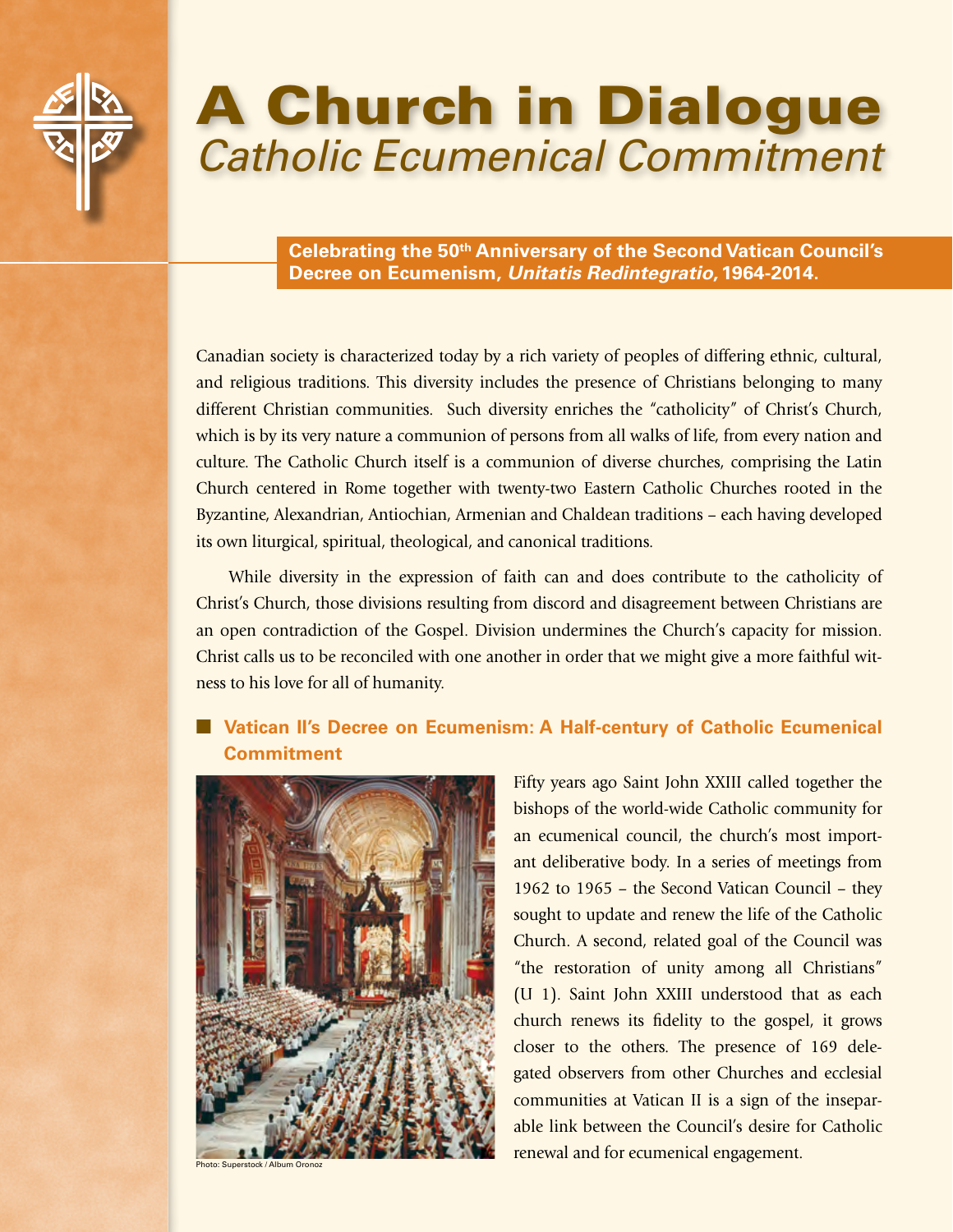*Ecumenism:* The words "ecumenism" and "ecumenical" are taken from the Greek term found in the New Testament (*οικυμήνε*), which refers to the whole inhabited earth. Church leaders organizing the modern effort to promote the re-establishment of unity among all Christians described their movement as "ecumenical." Activity for the promotion of unity between Christians – all of whom belong to one family of faith – is to be distinguished from interfaith activities, which aim to foster understanding between Christianity and the other religions.

 Vatican II's Decree on Ecumenism, *Unitatis Redintegratio*, published in November of 1964, set out a number of principles that continue to guide our commitment to work and pray for unity with other Christians. The anniversary of its proclamation provides us with an opportunity to reflect on the ways that we have grown together with other Christians, and to consider how we might deepen our commitment to journey together today on the path to full ecclesial unity.

# **A Responsibility of Every Baptized Christian**



Photo: © arekmalang/123rf

Every Christian has a role to play in helping the Catholic Church grow in unity with other Christians, each according to his or her talents and abilities. This work begins by coming to know others as they truly are, by avoiding any misrepresentation of the faith and practice of other Christians, and acknowledging the many gifts that we share from our common tradition. We must be the first to extend the hand

of friendship and seek to cooperate whenever possible, in the name of Christ, to promote the full dignity of human persons. By acting together whenever possible, we will come to better know one another and prepare the path to full reconciliation.

#### **Recognizing the Communion in Faith We Already Share**

We already share, in varying degrees, a genuine communion in faith with all those who have been baptized into Christ and are thus incorporated into his body, the Church. We are joined together by a sacramental bond. We share with many other Christians the profession of faith in the Triune God, the same faith we express each time we recite the creed. We revere the same Word of God and find hope and direction for our lives in the same Gospel. And, while their ways of worship may vary in many ways due to their respective histories and theological traditions, we recognize the sacramental and liturgical actions of other churches to



Trinity by Andrei Rublev (1360-1430).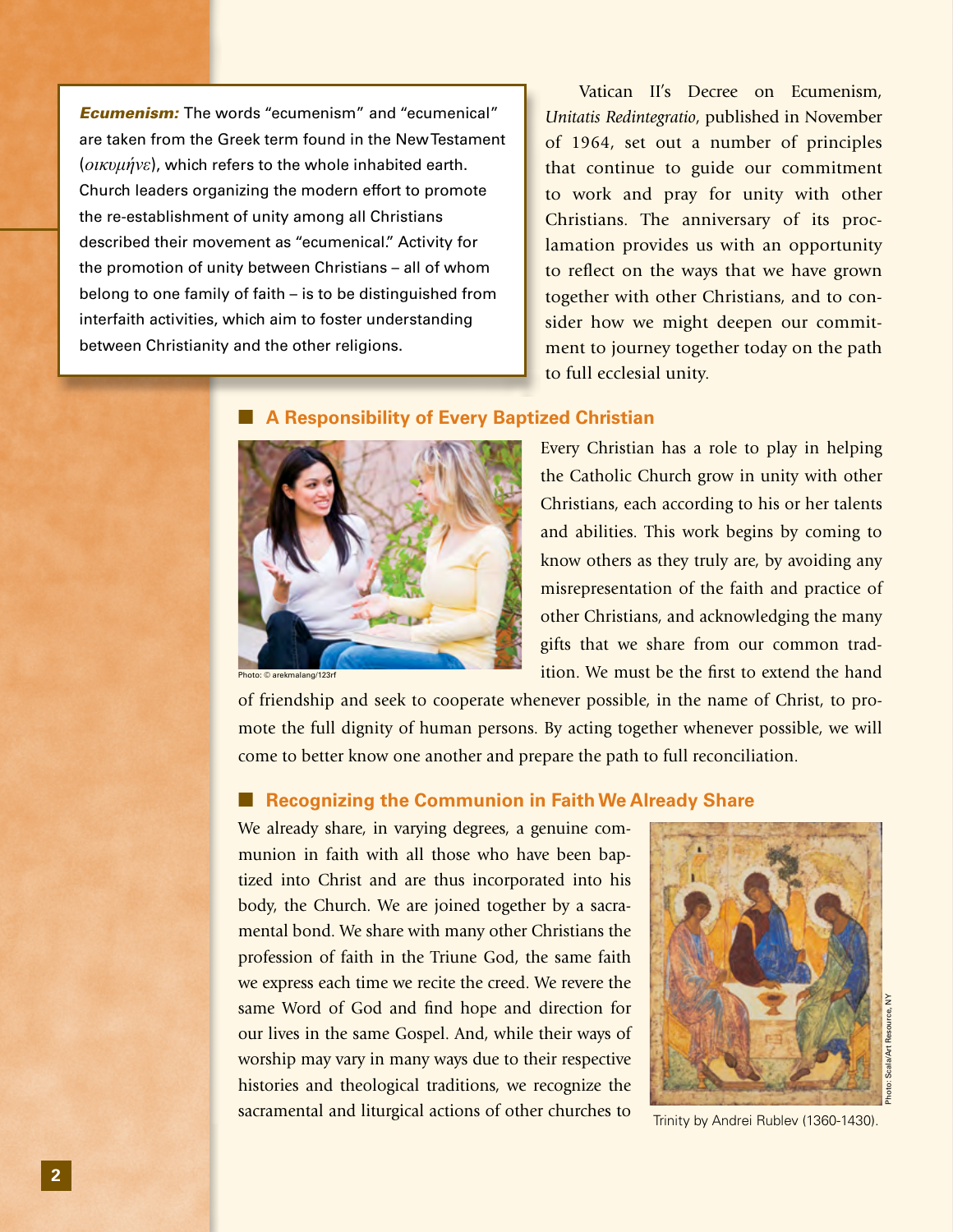*Communion:* The word "communion" is a rendering of the Greek term "koinonia" (*κοινωνια*) found in the New Testament. Its primary meaning is participation, sharing in, or fellowship. The term "koinonia" or "communion" expresses the intimate relationship of those who, through baptism, are simultaneously "in Christ" and incorporated into his body the Church. Our fellowship with Christ and with one another is signified each time we celebrate the Eucharist, as St. Paul observed to the Church at Corinth: "The cup of blessing that we bless…, the bread that we break, is it not a communion in the body of Christ?" (1 Cor 10: 16). The Decree on Ecumenism teaches that the "highest exemplar and source" of the Church's communion is found in the exchange of mutual love between the Persons of the Trinity: Father, Son, and Holy Spirit (UR 2).

be sources of grace "capable of giving access to the community of salvation" (UR 3). All that we share in faith is much greater that what divides us.

# ■ An Attitude of Humility and Openness to Receive **from Others**

Engagement in relationships with other Christians begins with an attitude of humility and repentance. The Decree on Ecumenism recognizes that the responsibility for the separation of the churches is shared by Catholics and other Christians alike (UR 3), and does not hesitate to ask pardon of other Christians



Photo: © L'Osservatore Romano

for our sins against unity (UR 7). The Council teaches that although the Catholic Church has been gifted with all truth and the means of grace needed for salvation, many of her members fail to live by them with the intensity befitting the followers of Christ. As long as we resign ourselves to the continued division among Christians, we "prevent the Church from attaining the

fullness of catholicity" (UR 4). We can learn and receive from the insights and experiences of other Christian communities as we seek to renew the life of the Catholic Church

in fidelity to the gospel. "Whatever is truly Christian is never contrary to what genuinely belongs to the faith; indeed, it can always bring a deeper realization of the mystery of Christ and the Church" (UR 4).

 Saint John Paul II did not hesitate to refer to the experience of dialogue with other Christians as "an exchange of gifts" (UUS 28). Citing the Decree on Ecumenism, he affirms "certain features of the Christian mystery have at times been more effectively emphasized" in other Christian communities (UUS 14; cf. UR 4). Pope Francis has taken this a step further, inviting an active attentiveness to gifts in the other or potential areas of learning which address our ecclesial needs. "If we really *Catholicity:* The primary sense of the term "catholic," from the Greek "katholou" (*καθολου*), and as it was understood by the first Christians, is wholeness, fullness, and integrity. The universality of the Church catholic is not to be confused with uniformity. Rather, peoples from every culture, race, and nation are gathered into the church, each contributing their gifts for the good of the whole (LG 13). A church wounded by division is unable to express that catholicity in all its fullness.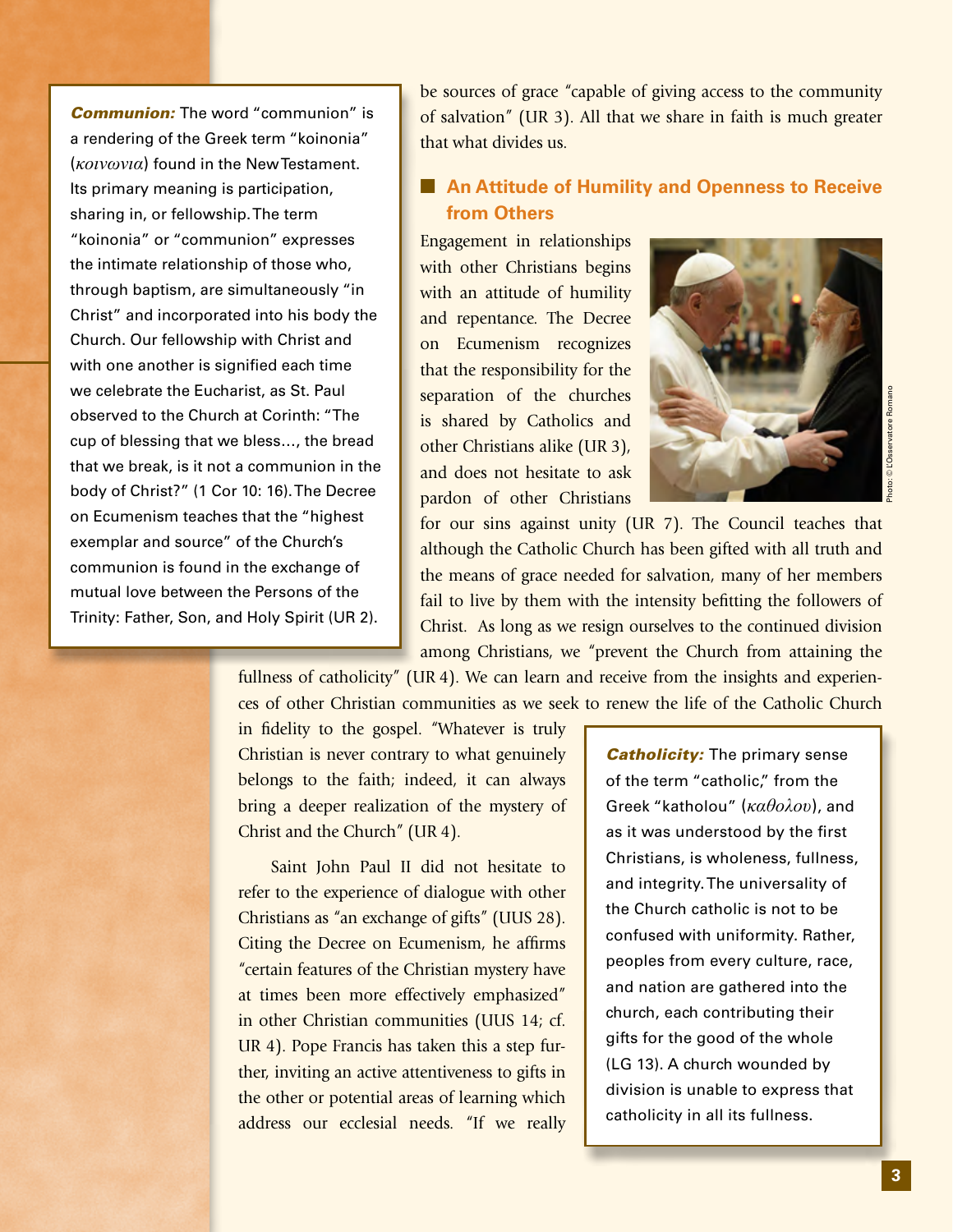believe in the abundantly free working of the Holy Spirit, we can learn so much from one another! It is not just about being better informed about others, but rather about reaping what the Spirit has sown in them, which is also meant to be a gift for us" (EG 246).

## ■ **Dialogue: A Path to Conversion and Reconciliation**

Over the past fifty years the Catholic Church has been engaged in official dialogue with other Christian Churches and ecclesial communities at local, national, and international levels in an effort to overcome church-dividing disagreements in matters of doctrine, discipline, and structure. We have grown greatly in our mutual understanding of one another. In some cases we have discovered that due to misunderstandings and polemics in the past, we had misjudged one another. We have uncovered surprising levels of common understanding and convergence in faith. We have also clarified the sources of persistent disagreement. The task of dialogue requires that we carry



out a humble self-examination and take responsibility to renew and reform any aspect of ecclesial practice or "even … the way that church teaching has been formulated" so that it more faithfully reflects Christ's message (UR 4, 6).

*Creed:* A creed is a statement of one's basic beliefs, from the Latin "credo" – "I believe." A basic summary of the heart of the Christian faith is found in the Creed of Nicaea-Constantinople and the Apostles' Creed. These ancient affirmations of faith were developed in the early Church to summarize the faith shared by Christians. They echo the profession of faith made at baptism by newly initiated Christians and are recited regularly in the liturgy of the Eucharist.

 Since the Second Vatican Council the Catholic Church has engaged in official dialogue at the international level with the Orthodox Churches of Byzantine Tradition, the Oriental Orthodox Churches, the Assyrian Church of the East, the Anglican Communion, the Lutheran World Federation, the World Methodist Council, the World Alliance of Reformed Churches, the Baptist World Alliance, the Christian Church – Disciples of Christ, the Mennonites, the Pentecostal Churches, and the World Evangelical Alliance. In Canada, the Canadian Conference of Catholic Bishops' Commission for Christian Unity, Religious Relations with the Jews, and Interfaith Dialogue supports dialogues with the Orthodox Church, the Anglican Church of Canada, the Lutheran Church-Canada, the United Church of Canada, the Polish National Catholic Church and the Evangelical Fellowship of Canada. The Conference of Bishops participates as a full member of the Canadian Council of Churches.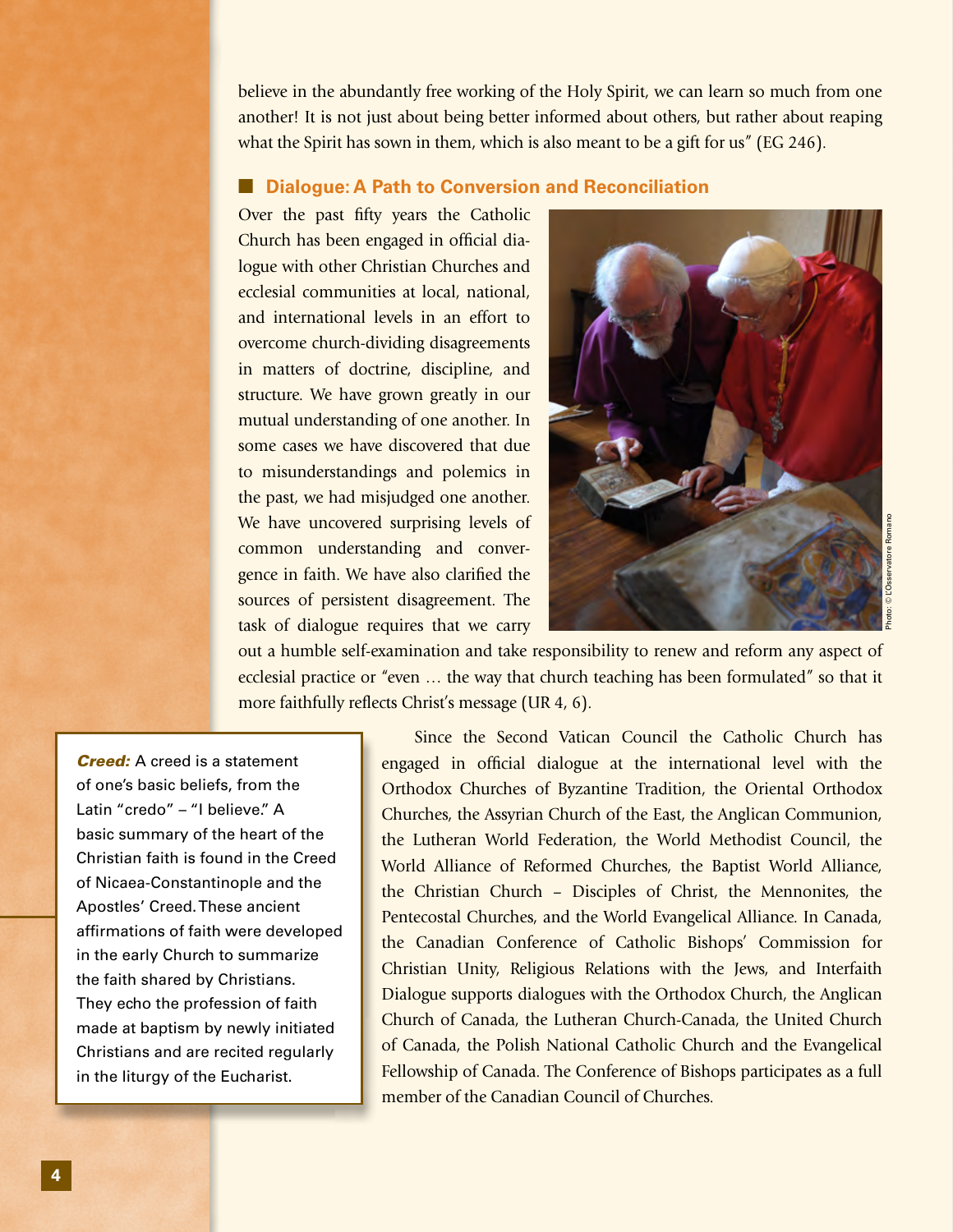#### ■ **Progress Towards Unity**

The oldest divisions among the Christian Churches date from the ecumenical councils of the fourth century and center on the terminology of the creed. For various reasons, the Oriental Orthodox Churches did not agree to the language adopted by the Council of Constantinople describing the relation of the divine and human natures of Christ. Patient dialogue enabled Pope Paul VI and Saint John Paul II to conclude historic agreements with the Coptic, Syrian, and Armenian Orthodox Churches as well as the Assyrian Church of the East, affirming a common confession of faith in Christ, fully divine and fully human. Even on the



central question of faith in Christ, it is possible to identify a shared understanding of the basic truth of the gospel behind differing expressions of doctrine.

**Primacy:** The Bishop of Rome, who is a member and head of the episcopal college, exercises a ministry of primacy within the college. His is a ministry of communion, helping the bishops in their collective responsibility of interpreting the gospel, and helping the churches to listen and support one another as they grow in love and unity and witness to the fullness of life in Christ (LG 23, 25). Through ecumenical dialogue, Catholics have come to recognize the need to give greater emphasis to the collegial exercise of authority by all the bishops, acting in communion with the pope, without denying the exercise of primatial authority by the Bishop of Rome. Saint John Paul II asked our ecumenical partners for help in finding "a way of exercising the primacy which, while in no way renouncing what is essential to its mission, is nonetheless open to a new situation" (UUS 95). In this regard, Pope Francis recognizes the need for a "conversion of the papacy", noting that "excessive centralization, rather than proving helpful, complicates the Church's life and her missionary outreach" (EG 32).

 In January of 1964, mid-way through the Second Vatican Council, Pope Paul VI travelled to Jerusalem to meet the Ecumenical Patriarch Athenagoras of Constantinople. At the close of the Council, on December 7, 1965, declarations were read simultaneously in Rome and Constantinople lifting the mutual excommunication that had been in place since 1054, ending 900 years of estrangement. Pope Francis travelled to Jerusalem in May of 2014 to commemorate this historic meeting and celebrate a half-century of growth in unity together with Ecumenical Patriarch Bartholomew I of Constantinople. Theological dialogue with the Orthodox Churches has enabled us to reaffirm a common understanding of the sacraments and ministry. Dialogue continues as we seek a common understanding of the primacy of the Bishop of Rome and his ministry in service to the communion of the churches.

 The Decree on Ecumenism recognizes that the Anglican Communion holds a "special place" in our concern, given the many catholic traditions found there. Dialogue with Anglicans has uncovered extensive agreement on the meaning of the Eucharist and ordained ministry. Significant progress has been achieved on the complex questions of authority and decision-making in the life of the Church.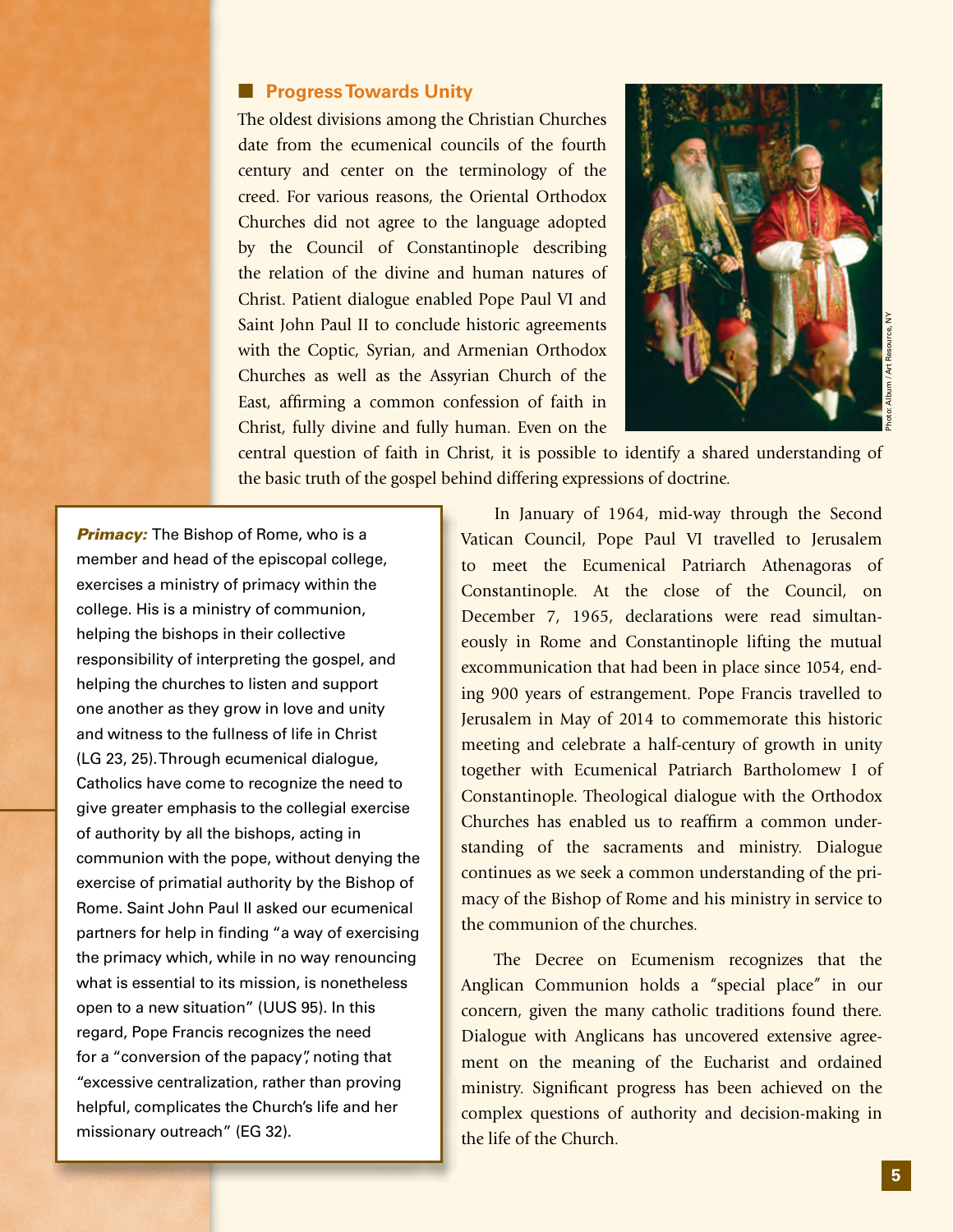

 In 1999, Lutherans and Catholics signed a Joint Declaration on the Doctrine of Justification by faith, overcoming a central doctrinal dispute of the sixteenth century Protestant Reformation. Today Lutherans and Catholics "confess together that sinners are justified by faith in the saving action of God in Christ" (JDDJ, 25). They have declared that the con-

*Justification by faith: In St. Paul's letter* to the Romans, he argued that sinners are "justified," made righteous, or put in right relationship with God through the free gift of God's grace, and through faith in God's saving work, not by any merit or effort on our own part. Through God's gratuitous gift of love we are accepted by God and receive the Holy Spirit who transforms our heart and prepares us to do good works (Rom 1:17-3: 31; 4:3-9; 25; 8: 1-4; 33). The doctrine of justification by faith has a central place in the Lutheran tradition, where it is considered a criteria or corrective for church practices, structures and theology.

demnations of the sixteenth-century do not apply to the contemporary teaching of either community. In 2005 the World Methodist Council adopted the positions of this historic agreement.

 Conversations with Evangelicals and Pentecostals, many of whom do not share a commitment to the goal of full, visible unity, have helped us to grow in understanding one another as fellow Christians. In 2011, representatives of the World Evangelical Alliance, the World Council of Churches, and the Vatican's Pontifical Council for Promoting Christian Unity issued an historic agreement on the ethics of Christian mission called "Christian Witness in a Multi-Religious World: Recommendation for Conduct." These set of principles for ethical Christian witness were developed in response to criticisms levelled at some Christians that suggest a use of unethical methods of proselytizing.

## ■ **The Practice of Spiritual Ecumenism**

The practice of prayer is an indispensable means of sustaining the activities of common witness and dialogue as we progress along the path to Christian unity. All are invited to enter into the prayer of Jesus, who before his passion asked the Father that his disciples might be one, so that the world may believe (Jn 17:21). Prayer for Christian unity – which might include intercession

**Proselytize:** To proselytize or practice proselytism is to engage in improper attitudes and behaviours of Christian witness aimed at "converting" others to one's religious views. Practices of proselytism include elements of undue coercion that infringe upon the freedom of persons and communities in matters of religion. Catholic teaching does not condone the unjust representation of other's beliefs, or the use of constraint or pressure, exploitation of those in need or weakness, or economic or political pressure to limit the religious freedom of others or motivate them to change their religious adherence.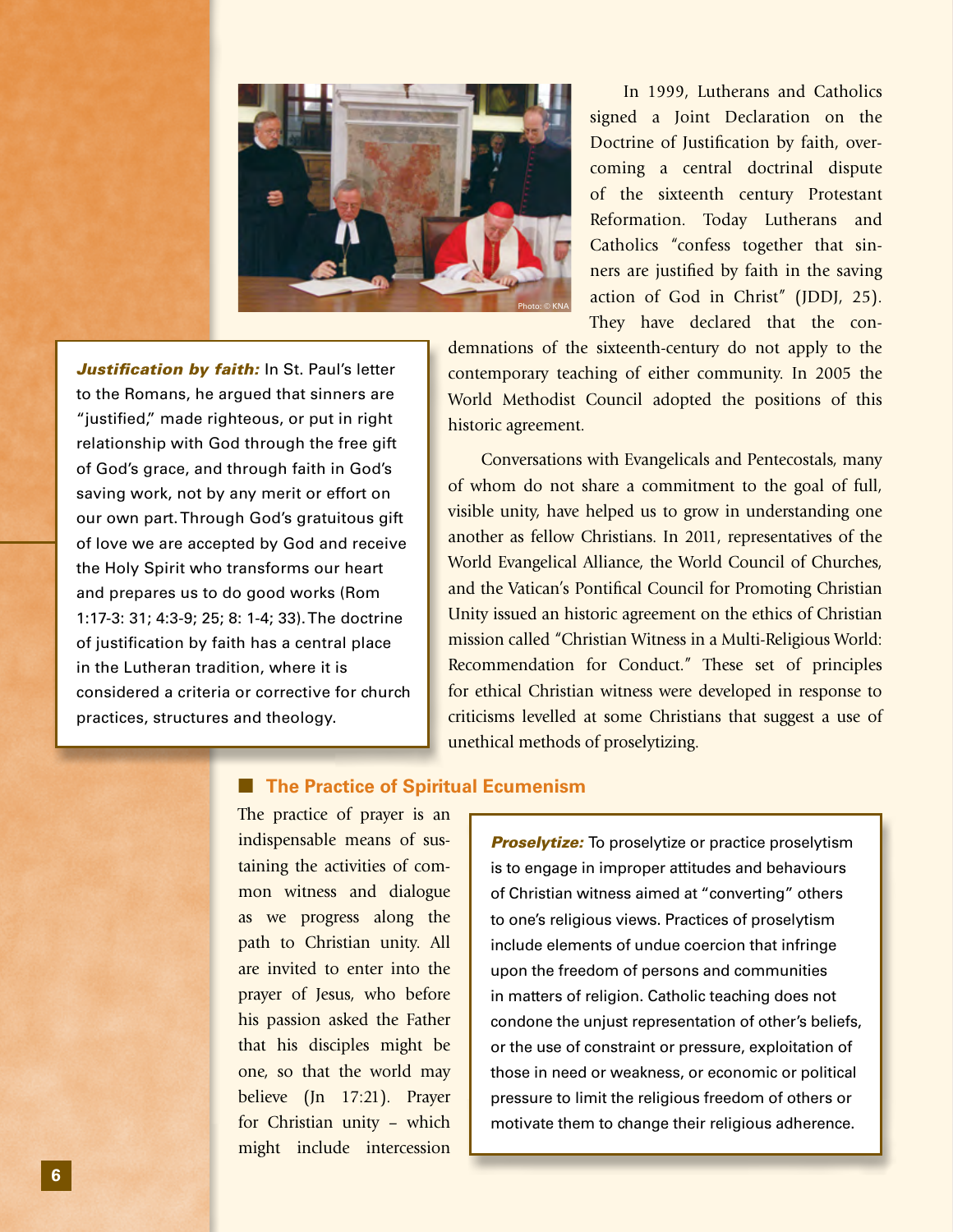for other Christian communities, celebrations of common prayer, and in particular, the observance of the Week of Prayer for Christian unity – belong to that "spiritual ecumenism" which the Decree calls the "soul of the ecumenical movement" (UR 8). Today many parishes organize joint Bible study or joint celebrations to mark the seasons of Advent, Lent, and other key moments of the liturgical year.

**Interchurch family:** The terms "interchurch" couple" or "interchurch family" refer to any marriage between a Catholic and a baptized Christian belonging to another Christian community. As a "domestic church" (GS 11), these families experience a living encounter of separated communities in their daily life and in their desire to worship together. Saint John Paul II recognized that given their lived experience of Christian unity, such families "contain numerous elements that could well be made good use of and developed both for their intrinsic value and for the contribution they can make to the ecumenical movement" (FC 78).

 Whenever we gather with other Christian communities for celebrations of baptism, marriage, confirmation, or funerals, we listen together to the same Word of God, we pray together the Lord's Prayer, and we intercede together for the needs of the Church and of the world. Even though it may not be possible to share fully at the table of the Lord, these are important opportunities for common prayer that can strengthen our communion in faith and deepen our desire for full ecclesial unity. Those members of our communities who belong to interchurch families experience this more forcefully than others. Their experience can be a gift to the churches and requires our pastoral sensitivity and support.

## ■ **Common Witness in Service of Humanity**

As Christians live and pray together, we grow in unity and in our ability to give a more credible witness to the love of God for the world. We are called to cooperate with other Christians in many forms of service and witness in the promotion of human dignity, peace and justice. The Christian communities in Canada have a long tradition of collaborating in coalitions that address issues of poverty, social justice, and ecological concern. At the parish and diocesan level, we welcome opportunities to strengthen our common witness with other Christians whenever possible.



Jesus Washing Peter's Feet by Ford Madox Brown (1821-1893).

#### ■ **Journeying Together**

Pope Francis observes that Christian unity will not appear in a sudden miraculous way. Rather, it will be the fruit of a long and patient effort, as we open ourselves to the grace of God's reconciling Spirit. Christian unity will be given to the followers of Christ step by